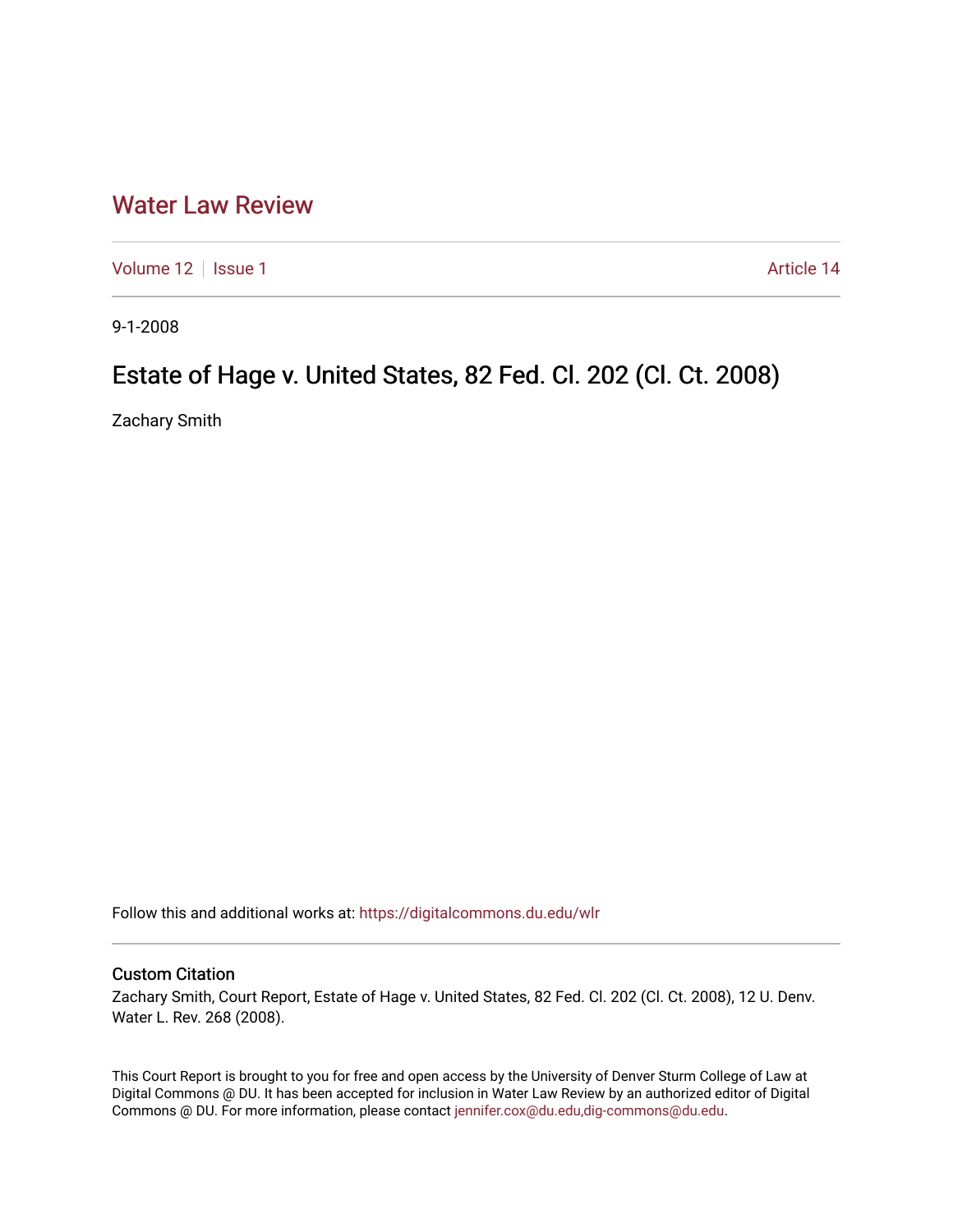not hold Reclamation liable. The court found, however, that Casitas had a physical takings claim under the Fifth Amendment.

*Elizabeth A. Dawson*

#### **UNITED STATES COURT** OF **FEDERAL CLAIMS**

Estate of Hage v. United States, **82** Fed. **C1.** 202 **(CI.** Ct. **2008)** (holding that the **U.S.** Forest Service violated Nevada ranchers' Fifth Amendment right after the agency built fences blocking the ranchers access to the stream, and when stream flows dropped due to an agency policy of encouraging vegetative growth along the stream and preventing the ranchers from trimming that growth).

The Hages, ranchers in central Nevada, owned several grazing permits and vested water rights in streams originating in the Toiyabe National Forest. After numerous trespassing violations, the United States Forest Service **("USFS")** revoked their grazing permits. In four earlier decisions, the United States Court of Federal Claims held that the revocation of grazing permits did not constitute a taking because the permits were a license, not a property right. Here, the Hages alleged that subsequent **USFS** policies impaired their vested water rights, resulting in a regulatory taking.

Beginning in the 1990s, the **USFS** instituted an elk habitat improvement program that encouraged riparian growth and beaver dams along the upper reaches of a stream from which the Hages had vested water rights. The **USFS** also built fences around the upper reaches that prevented cattle but allowed elk to reach the water source. The court used a two-part inquiry to determine if those policies resulted in a taking: **(1)** whether the Hages would have put the missing water to a beneficial use to satisfy their usufructory right; and (2) whether the government actions constituted a taking. The court held the Hages would have put the water to beneficial use **by** irrigating the remaining ranchland as they had in the past when flows were larger.

The court spent more time on the takings question. The court emphasized that the revocation of the Hages' grazing permits was not a taking because those permits were licenses, not property rights. However, if the Hages could distinguish their water rights from their grazing rights, the court could perform a takings analysis. The USFS constructed fences around streams from which the Hages' cattle drank water. The court found the physical impediment to the streams constituted a physical taking because it actively prevented the Hages from exercising their water rights.

Next, the court analyzed the effects of the USFS policies encouraging riparian growth. In *Ennor v. Raine,* the Nevada Supreme Court recognized the right of downstream water users to go upstream and clear impediments to stream flows. However, the USFS threatened and did prosecute the Hages when they attempted to clear the brush upstream. To determine whether the USFS had committed a regulatory